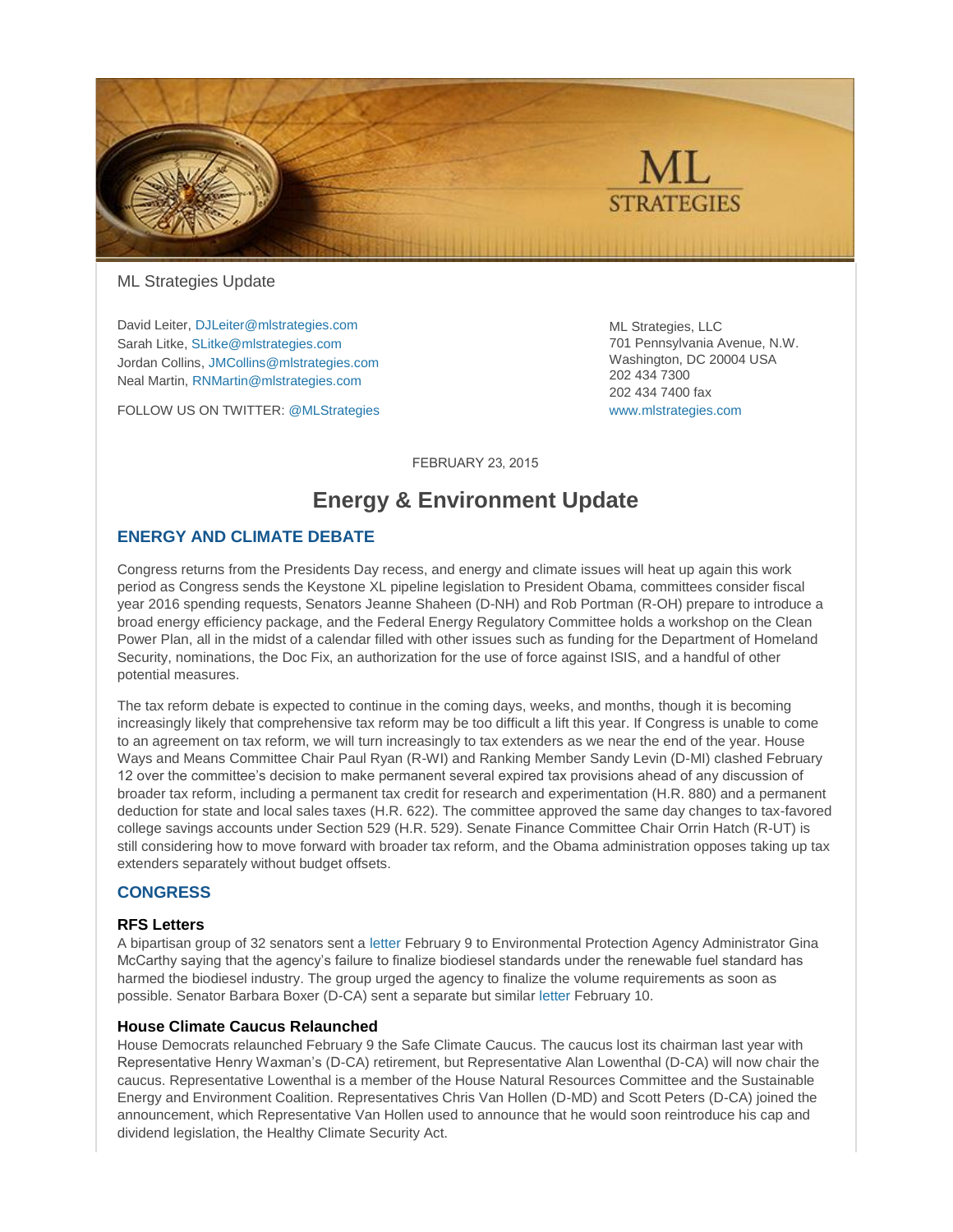# **Efficiency Legislation Forthcoming**

Senator Jeanne Shaheen (D-NH) said February 10 that she and Senator Rob Portman (R-OH) will introduce by the end of the month a new version of their energy efficiency legislation. The measure is similar to language they introduced last Congress.

# **Ozone Analysis Challenged**

Senators James Inhofe (R-OK) and John Thune (R-SD) sent [a letter](http://www.thune.senate.gov/public/index.cfm/2015/2/thune-inhofe-to-epa-facts-aren-t-adding-up-on-ground-level-ozone-proposal) to Environmental Protection Agency Administrator Gina McCarthy February 10 questioning the agency's ozone analysis that led to its decision to strengthen the nation's ground-level ozone standards. The letter asks the agency to provide a breakdown of the related costs and benefits of the proposed rule.

# **CPP Listening Session Locations**

Environmental Protection Agency Acting Assistant Administrator for Air and Radiation Janet McCabe told the Senate Environment and Public Works Committee February 11 that the agency held its listening sessions on the Clean Power Plan based on "where people were comfortable coming." Coal-state senators are denouncing Administrator McCabe's response to Senator Shelly Moore Capito's (R-WV) question about why the agency had not included West Virginia or other coal states as sites for its eleven listening sessions. Regional administrators, including in Region 3, have held a number of outreach sessions and will continue to do so. During the same hearing, committee Republicans led by Chairman James Inhofe (R-OK) said that the agency's plan thwarts the will of Congress, imposes unnecessary costs on utilities, and does not improve the climate. They argued that state opposition to the proposed plan indicates that the rule should be significantly revised or withdrawn entirely.

# **Senate Finance Approves Energy Measures**

As part of a 17 measure chairman's mark, the Senate Finance Committee reported out February 11 legislation from Senator Michael Bennet (D-CO) that would reduce the federal tax on liquefied natural gas as an incentive to make it more competitive with diesel fuel and legislation from Senators Tom Carper (D-DE) and Dean Heller (R-NV) that would extend a ten percent investment tax credit for cogeneration technologies.

# **EPW Minority Leadership**

Senate Environment and Public Works Ranking Member Barbara Boxer (D-CA) announced February 11 the subcommittee minority leadership for the 114<sup>th</sup> Congress. Senator Boxer will serve as ranking member of the Transportation and Infrastructure Subcommittee, which Senator Tom Carper (D-DE) chaired last Congress. Senator Carper will serve as ranking member of the Clean Air and Nuclear Safety Subcommittee. Senator Sheldon Whitehouse (D-RI) will serve as ranking member of the Fisheries, Wildlife, and Water Subcommittee. Senator Ed Markey (D-MA) will serve as ranking member of the Superfund, Waste Management, and Regulatory Oversight Subcommittee.

# **ENR Leadership**

Senate Energy and Natural Resources Committee Chair Lisa Murkowski (R-AK) announced February 12 the subcommittee leadership for the 114<sup>th</sup> Congress. Senator James Risch (R-ID) will chair the Energy Subcommittee, and Senator Joe Manchin (D-WV) will serve as its ranking member. Senator John Barrasso (R-WY) will chair the Public Lands, Forests, and Mining Subcommittee, and Senator Ron Wyden will serve as ranking member. Senator Bill Cassidy (R-LA) will chair the National Parks Subcommittee and Senator Martin Heinrich (D-NM) will serve as ranking member. Senator Mike Lee (R-UT) will chair the Water and Power Subcommittee and Senator Mazie Hirono (D-HI) will serve as ranking member.

# **New Climate Rhetoric Needed**

Representative Scott Peters (D-CA) said February 13 that the Democratic Party needs to improve its rhetoric on climate change in order to encourage action and should work with Republicans on efforts to improve infrastructure resiliency against extreme weather events. Representative Peters plans to reintroduce soon his Strengthening the Resiliency of Our Nation on the Ground (STRONG) Act, which would help state and local governments develop and improve local infrastructure to better withstand extreme weather events.

# **Ernst Invites McCarthy to IA**

Senator Joni Ernst (R-IA) sent a [letter](http://www.ernst.senate.gov/content/sen-joni-ernst-invites-epa-administrator-iowa) February 23 to Environmental Protection Agency Administrator Gina McCarthy inviting her to visit Iowa to discuss the Renewable Fuel Standard and the Waters of the United States rule. Iowa Governor Terry Branstad (R) met with the administrator February 20 to discuss the same issues.

# **Keystone Legislation to White House**

Senator John Hoeven (R-ND) said February 23 that Congress will send the Keystone XL legislation (S. 1) to the White House tomorrow. The House approved the Senate's language February 11. President Obama has already issued a veto threat for the measure.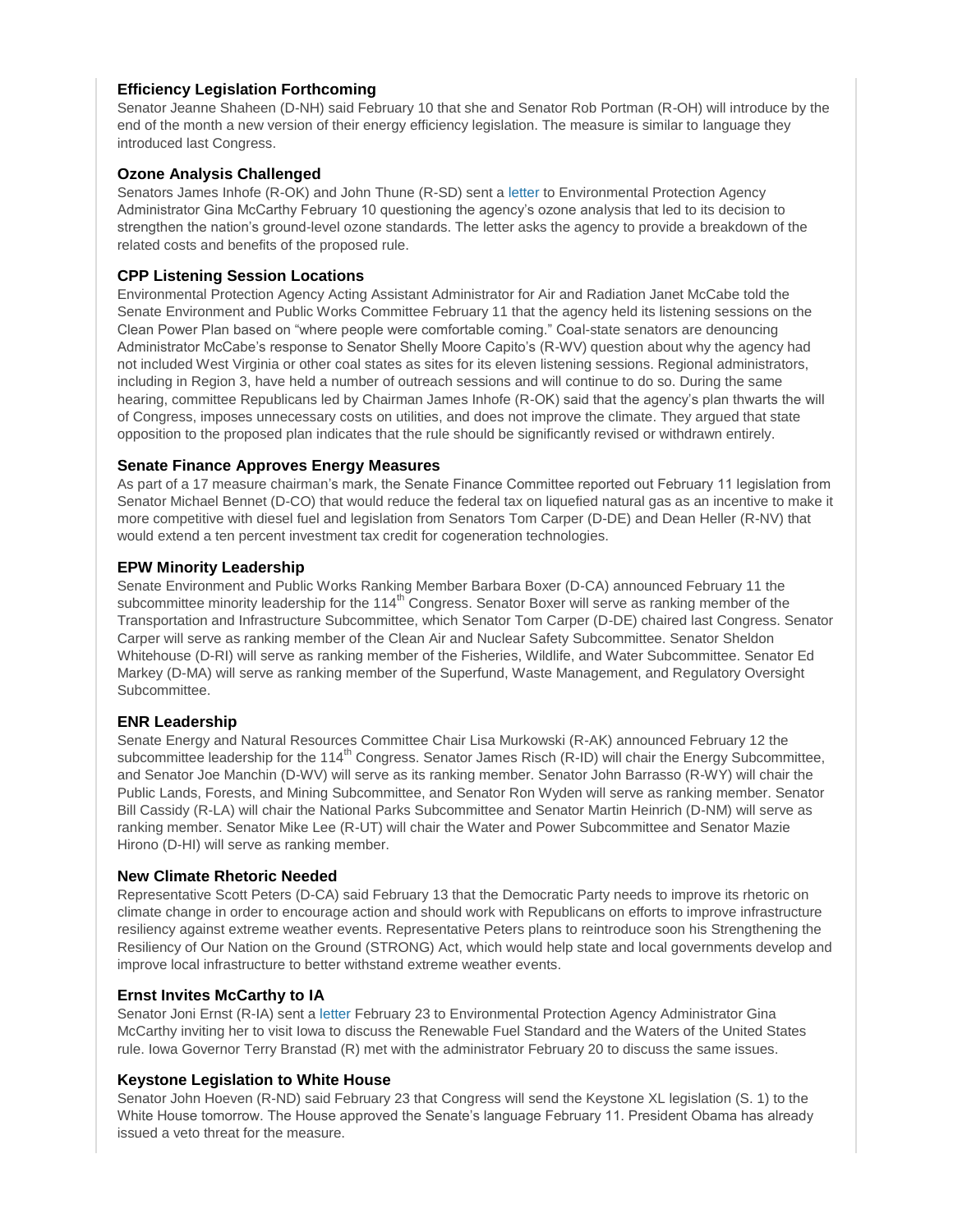### **Legislation Introduced**

Senator John Barrasso (R-WY) introduced the Natural Gas Gathering Enhancement Act (S. 411) February 9. The measure would expedite the permitting of natural gas gathering pipelines by hastening the issuance of rights of way and reducing environmental analyses.

Senators Dianne Feinstein (D-CA) and Barbara Boxer (D-CA) introduced legislation (S. 414) to provide for conservation, enhanced recreation opportunities, and renewable energy development in the California Desert Conservation Area.

Senator Lamar Alexander (R-TN) introduced legislation (S. 454) February 11 to amend the Department of Energy High-End Computing Revitalization Act of 2004 to improve the high-end computing research and development program of the Department of Energy. Representative Randy Hultgren (R-IL) introduced a companion bill in the House.

Senator James Inhofe (R-OK) introduced legislation (S. 490) February 12 to give power to states to develop fossil fuel and renewable energy resources on federal lands. Representative Diane Black (R-TN) introduced companion legislation (H.R. 866) in the House two days prior.

Senator Lisa Murkowski (R-AK) introduced legislation (S. 494) the same day to authorize the exploration, leasing, development, production, and economically feasible and prudent transportation of oil and gas in and from the Coastal Plain to Alaska.

Senator Mike Enzi (R-WY) introduced legislation (S. 500) the same day to amend the Mineral Leasing Act to require the Secretary of the Interior to convey to a state all right, title, and interest in and to a percentage of the amount of royalties and other amounts required to be paid to the state under that Act with respect to public land and deposits in the state.

#### **Upcoming Hearings**

The Senate Energy and Natural Resources Committee will hold a hearing February 24 on President Obama's February 2 fiscal year 2016 budget request. Interior Secretary Sally Jewell will testify.

The House Appropriations Subcommittee on Agriculture will hold a hearing February 25 to consider the fiscal year 2016 budget request. Agriculture Secretary Tom Vilsack will testify.

The House Appropriations Subcommittee on Interior-Environment will hold a hearing February 25 to consider the fiscal year 2016 budget request. Interior Secretary Sally Jewell will testify.

The Senate Energy and Natural Resources Committee will hold a hearing February 26 on President Obama's February 2 fiscal year 2016 budget request. Forest Service Director Tom Tidwell will testify.

The House Appropriations Subcommittee on Energy and Water will hold a hearing February 26 to consider the fiscal year 2016 budget request. Energy Secretary Ernest Moniz will testify.

The House Appropriations Subcommittee on Interior-Environment will hold a hearing February 26 to consider the fiscal year 2016 budget request. Environmental Protection Agency Administrator Gina McCarthy will testify.

The House Energy and Commerce Subcommittee on Energy and Power will hold a hearing March 3 entitled "21<sup>st</sup> Century Energy Markets: How the Changing Dynamics of World Energy Markets Impact our Economy and Energy Security."

The House Energy and Commerce Subcommittee on Energy and Power will hold a hearing March 4 entitled "The 21<sup>st</sup> Century Electricity Challenge: Ensuring a Secure, Reliable, and Modern Electricity System."

The House Natural Resources Committee will hold a hearing March 5 to consider the Department of Interior's fiscal year 2016 budget request. Interior Secretary Sally Jewell will testify.

The House Energy and Commerce Subcommittee on Energy and Power will hold a hearing March 17 entitled "EPA's Proposed 111(d) Rule for Existing Power Plants: Legal and Cost Issues."

# **ADMINISTRATION**

# **\$2 Billion Clean Tech Commitment**

Speaking at the Department of Energy's ARPA-E Energy Innovation Summit February 10, Deputy Office of Management and Budget Director Brian Deese announced that the administration has set a goal to leverage \$2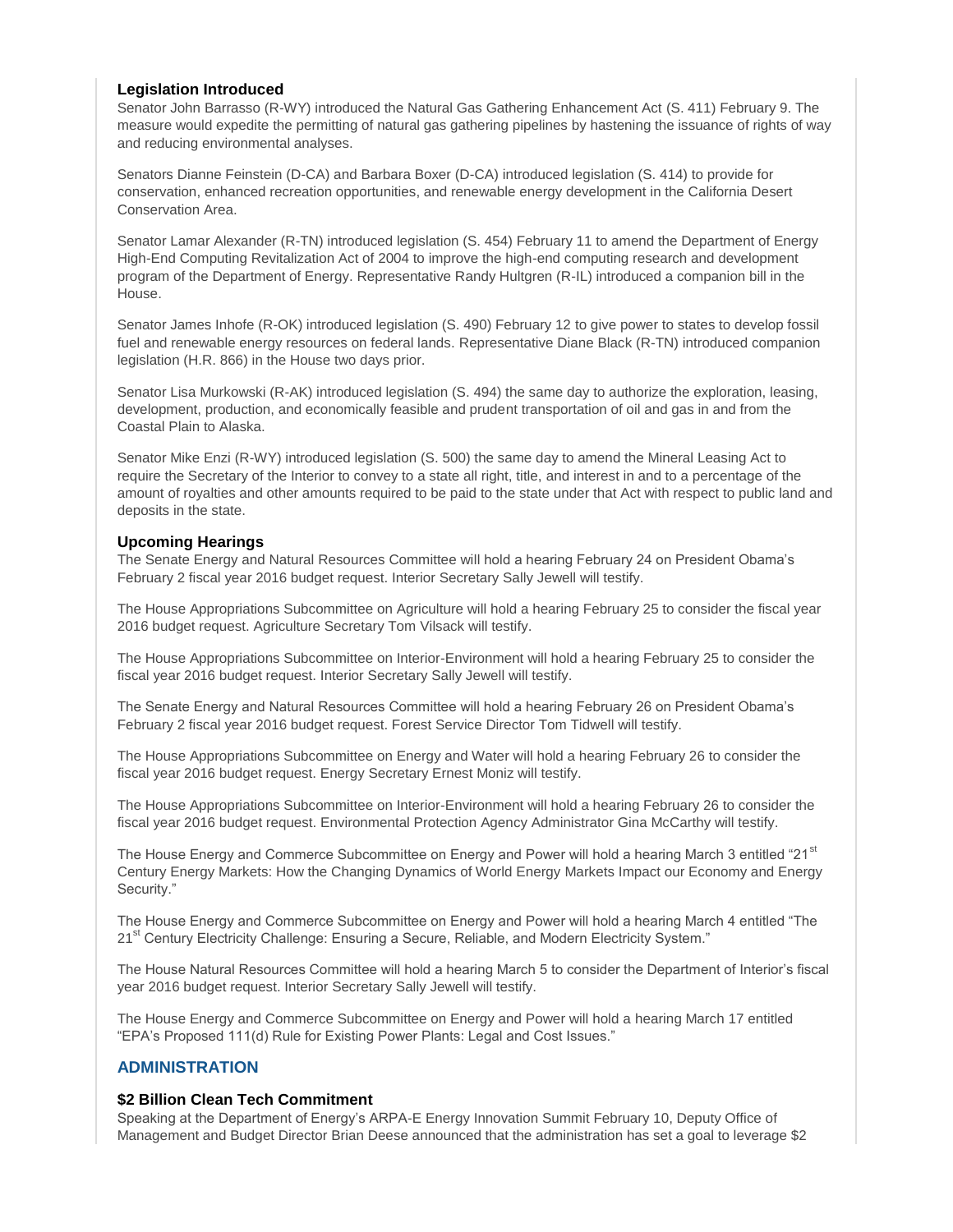billion from universities, philanthropies, and investors to tackle the "valley of death" many nascent technologies face between the basic research and commercialization stages. The University of California Board of Regents has committed to invest \$1 billion in endowment funds to the [Clean Energy Investment Initiative,](http://www.whitehouse.gov/the-press-office/2015/02/10/fact-sheet-obama-administration-announces-initiative-scale-investment-cl) and the Schmidt Family Foundation, the Hewlett Foundation, and Wells Fargo have given the Obama administration additional commitments. The administration will continue to solicit commitments until a summit on the topic with this spring, at which point it hopes to have reached the \$2 billion goal. He also said that lower oil and gas prices are positive for the American economy, but that they do not replace the need for policies such as tightened fuel economy standards. The Department of Energy will run the initiative.

#### **Climate Geoengineering Research**

The National Research Council released two reports February 10 considering potential final efforts to counteract climate change if mitigation and adaptation fail: carbon removal and sequestration and solar radiation management. The [first](http://www.nap.edu/catalog/18805/climate-intervention-carbon-dioxide-removal-and-reliable-sequestration) addresses the root cause of climate change but is currently too expensive and slow acting. The [second](http://www.nap.edu/catalog/18988/climate-intervention-reflecting-sunlight-to-cool-earth) is cheaper and faster but also risky. Researchers concluded that the first option was a better climate geoengineering approach, but that neither is a silver bullet, and addressing climate change now is of paramount importance.

# **DEPARTMENT OF AGRICULTURE**

# **\$280 Million for REAP**

The Department of Agriculture [announced](http://www.usda.gov/wps/portal/usda/usdahome?contentid=2015/02/0034.xml&navid=NEWS_RELEASE&navtype=RT&parentnav=LATEST_RELEASES&edeployment_action=retrievecontent) February 10 that rural agriculture producers and small business owners may apply for resources to purchase and install renewable energy systems or make energy efficiency improvements. The agency is making more than \$280 million available to eligible applications through the Rural Energy for America Program for commercially available technologies in grant awards of up to \$500,000 each and loans of up to \$25 million per applicant.

# **DEPARTMENT OF COMMERCE**

### **Coral Bleaching Events**

The National Oceanic and Atmospheric Administration released February 17 an [outlook](http://www.noaanews.noaa.gov/stories2015/20170211-noaa-warm-ocean-temperatures-may-mean-major-coral-bleaching.html) on coral health finding that elevated temperatures in the tropical Pacific and Indian oceans could cause significant coral bleaching events across the globe. The outlook demonstrates a disturbing pattern for the next four months that was last seen during similar events in 1998 and 2010. The agency listed last August 20 species of corals as threatened under the Endangered Species Act, primarily because of the threats posed by ocean warming, ocean acidification, and disease.

# **DEPARTMENT OF DEFENSE**

#### **Navy Energy Culture Change**

Navy Secretary Ray Mabus told the Climate Leadership Conference February 23 that he is proudest of his work that changed the culture around energy in the Navy.

# **DEPARTMENT OF ENERGY**

#### **Furnace Standards**

The Department of Energy published February 11 in the Federal Register its new [standards](http://energy.gov/sites/prod/files/2015/02/f19/residential_furnaces_nopr.pdf) for certain residential natural gas fired furnaces, but industry groups are encouraging the agency to create separate product classes for condensing and non-condensing furnaces to avoid requiring homeowners to undergo costly structural modifications if they choose to continue to use gas. The agency will hold a public meeting to discuss the proposal March 26. The agency was required to rewrite the mandatory energy efficiency standards for nonweatherized gas furnaces after the U.S. Court of Appeals for the District of Columbia Circuit vacated the original rule.

#### **QER Forthcoming**

Energy Secretary Ernest Moniz said February 12 that the Quadrennial Energy Review is currently undergoing White House review and he expects to release it this month. The review will include a major focus on electricity grid reliability, improving the Strategic Petroleum Reserve, and transportation infrastructure, as well as methane emissions from natural gas pipelines and other facilities. The road map is intended to inform a national energy strategy via short- and long-term objectives and potential executive actions and congressional proposals.

#### **DOD Energy Use Down**

The Energy Information Administration found February 19 that the Department of Defense used less energy in fiscal year 2013 than in any year since at least 1975. The military used 0.75 quadrillion British thermal unites of energy in fiscal year 2013, compared with 1.36 quadrillion Btu in 1975. The Pentagon's share of energy use by the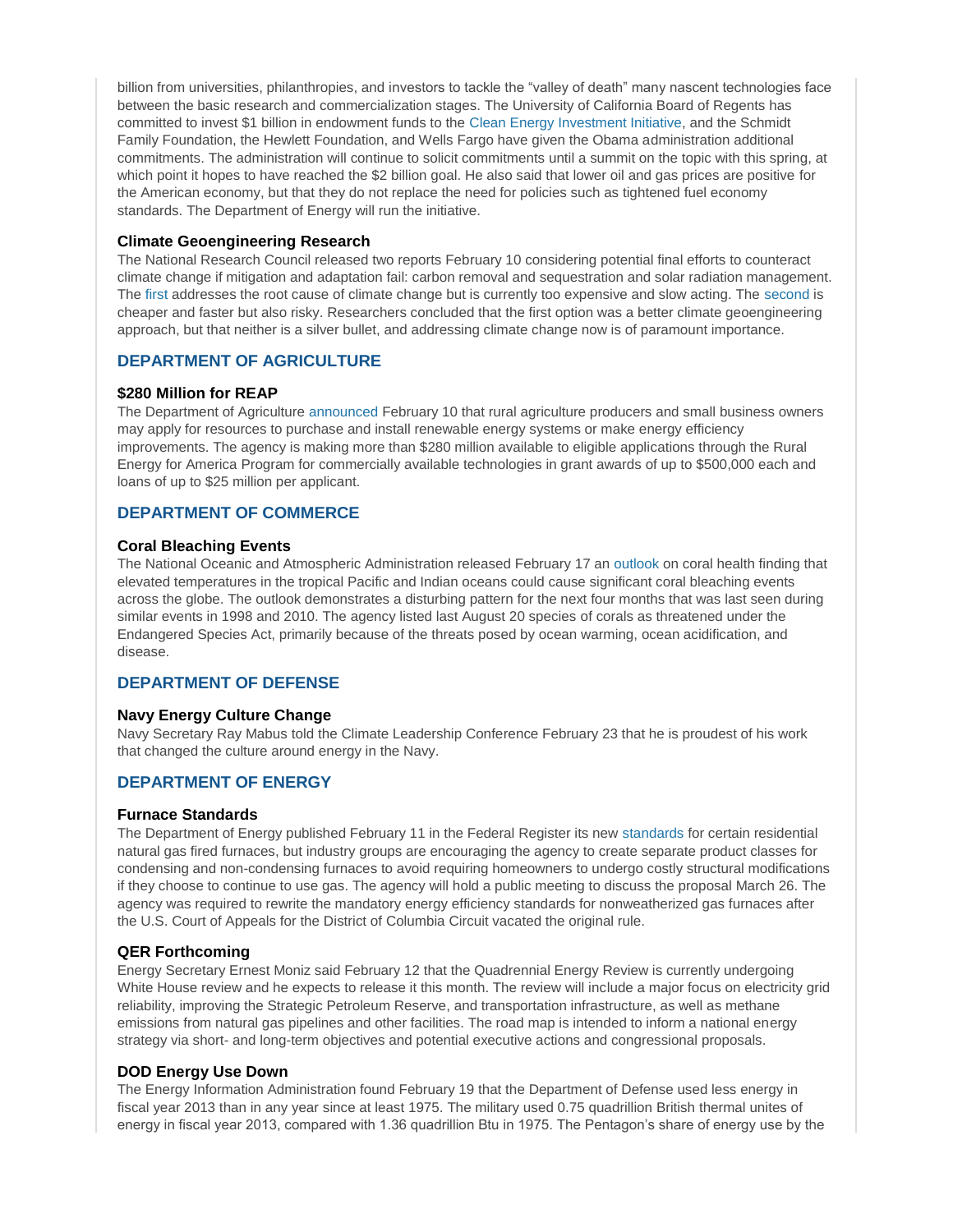federal government fell from 87 percent in 1975 to 78 percent in 2013.

# **DEPARTMENT OF INTERIOR**

### **CCS Partnership**

The American Bird Conservancy [urged](http://www.abcbirds.org/PDFs/Wind_petition_letter&petition.pdf) the Fish and Wildlife Service February 12 to issue stronger regulations protecting birds from wind turbines. The conservancy asked the service for similar regulations in 2011, and the agency said that it would compile data on companies' compliance with voluntary guidelines.

# **DEPARTMENT OF STATE**

### **AirNow Expansion**

Secretary of State John Kerry and Environmental Protection Agency Administrator Gina McCarthy signed a joint statement February 18 launching an effort under which the State Department will collect air quality data from U.S. diplomatic missions overseas and the Environmental Protection Agency will analyze it. The joint air quality program will expand the role of the Environmental Protection Agency's [AirNow](http://www.airnow.gov/) program, which serves as a national repository of real-time air quality data for the United States, Canada, and Mexico.

# **DEPARTMENT OF TREASURY**

### **Clean Coal Investment Reallocation**

The Internal Revenue Service announced February 18 that it has about \$1.1 billion in tax credits available for reallocation in the second round of a Section 48A Phase III program that helps offset the costs of investments in clean coal projects. Reallocations will begin immediately and applications must be submitted to the Departments of Energy and Treasury by April 1.

# **ENVIRONMENTAL PROTECTION AGENCY**

#### **TransCanada Challenge**

TransCanada Corp. released a [letter](http://keystone-xl.com/wp-content/uploads/2015/02/response-to-epa-letter.pdf) February 11 formally challenging the Environmental Protection Agency's concerns about the climate impact of the Keystone XL pipeline.

# **CPP and Grid Reliability**

The Brattle Group released a [report](http://info.aee.net/brattle-reliability-report) February 12 finding that the Environmental Protection Agency's proposed Clean Power Plan would not jeopardize the reliability of the electric grid, particularly since states and utilities may employ many approaches to meet the state rate targets while ensuring grid reliability. The Advanced Energy Economy Institute's report, EPA's Clean Power Plan and Reliability: Assessing NERC's Initial Reliability Review, counters concerns the North American Electric Reliability Corp. raised last November.

# **CPP and Wind**

The American Wind Energy Association released a [report](http://awea.files.cms-plus.com/AWEA%20Reliability%20White%20Paper%20-%202-12-15.pdf) February 12 finding that renewable energy, particularly wind power, is poised to help states meet their Clean Power Plan rate targets. Nine states already generate more than 12 percent of their electricity needs through wind power, and wind is projected to provide between 15 and 20 percent of domestic electricity by 2017.

# **CPP Litigation**

The Environmental Protection Agency told the U.S. Court of Appeals for the District of Columbia Circuit in a February 12 brief that Murray Energy cannot demonstrate that the agency's proposed Clean Power Plan would directly harm its business and therefore it lacks standing to challenge the rule. Murray Energy's reply brief is due February 26. The court will hear oral argument in the lawsuit as well as two other similar cases April 16.

# **NARUC CPP Comments**

Environmental Protection Agency Administrator Gina McCarthy told the National Association of Regulatory Utility Commissioners February 17 that the agency intends to finalize its CO2 standards for new, modified, and existing power plants by mid-summer. She said that the agency remains open to modifying certain targets under the Clean Power Plan but believes that interim targets are necessary to ensure that states get on a path to meeting their longterm goals. The June 2014 proposal includes interim emissions rate targets to be met between 2020 and 2029 and a final state rate that applies beginning in 2030. State utility regulators from Wyoming, Texas, Arkansas, and Wisconsin told Acting Assistant Administrator Janet McCabe later that day that they are concerned that the proposed plan exceeds the agency's statutory authority, fails to incorporate existing state climate programs, will result in unaffordable electricity prices, and includes unachievable goals. State commissioners from California and Maryland voiced strong support for the proposal and said that the agency could go further with its standard.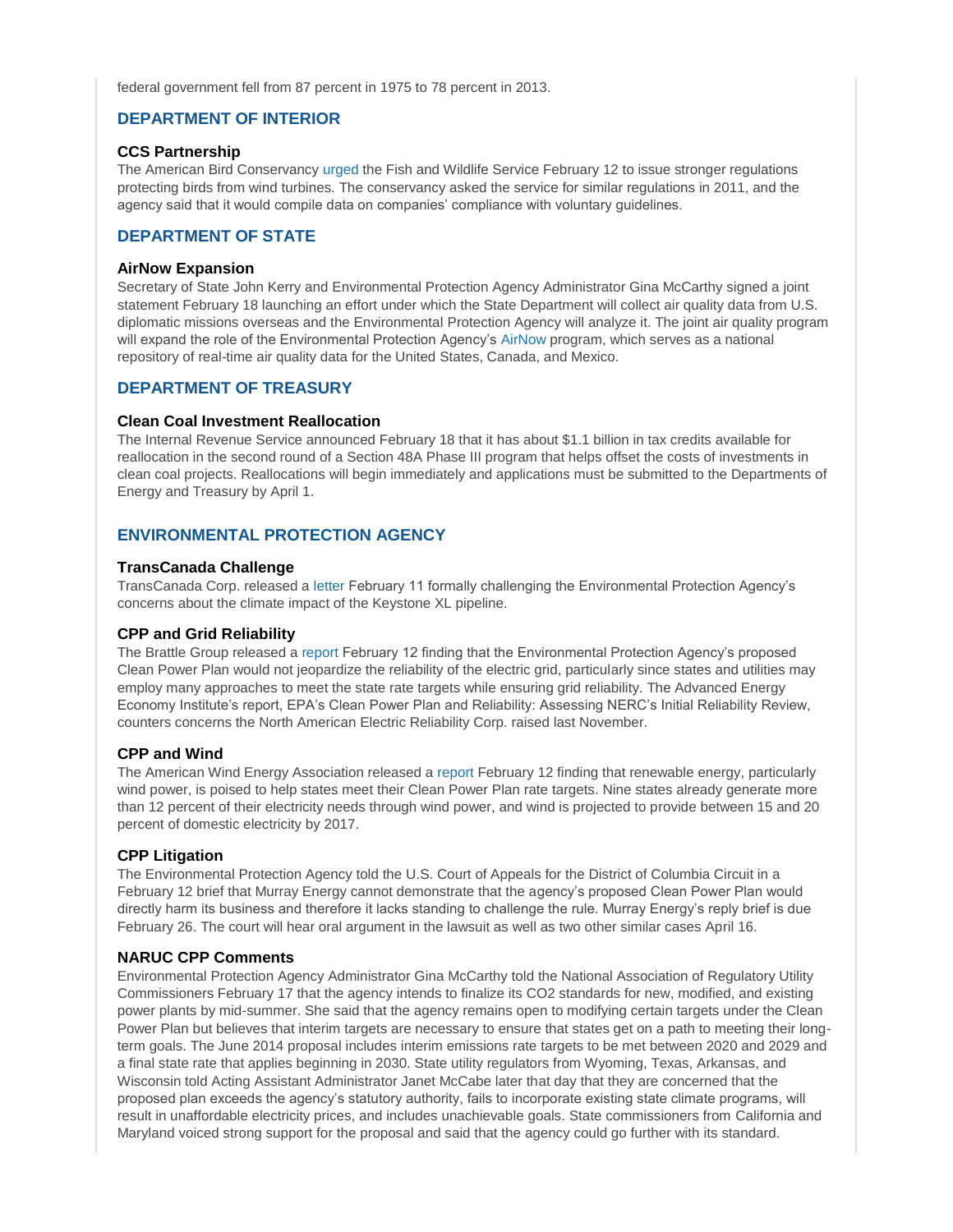### **RFS Delay Lawsuit Withdrawn**

Plant Oil Powered Diesel Fuel Systems Inc. withdrew a lawsuit February 17 against the Environmental Protection Agency's 2014 delayed renewable fuel standard, saying that the U.S. Court of Appeals for the District of Columbia Circuit was unlikely to resolve the dispute quickly. The company will explore other ways to engage with the agency.

#### **Jobs Review Requirement Suit**

The Environmental Protection Agency told the U.S. District Court for the Northern District of West Virginia February 17 that a Clean Air Act requirement that the agency periodically review the jobs impact of its rules is intended the bolster the case for environmental regulation rather than discourage rulemaking. The agency contends that coal companies led by Murray Energy seeking to compel the agency to conduct the jobs review required under Section 321 lack standing because the law's provision was not intended to protect their interests.

# **FEDERAL ENERGY REGULATORY COMMISSION**

### **CPP Engagement**

After speaking at the National Association of Regulatory Utility Commissioners winter conference, Federal Energy Regulatory Commission Chair Cheryl LaFleur said February 18 that commission staff significantly engaged with the Environmental Protection Agency on the Clean Power Plan. She also said that while the commission plays an interagency role in reviewing the rule, the majority of its responsibility comes during implementation.

### **CPP Workshops**

The Federal Energy Regulatory Commission began February 19 a series of workshops on the Environmental Protection Agency's proposed Clean Power Plan. Environmental Council of the States Executive Director and General Counsel Alexandra Dunn said that state environmental officials are not yet working on plans to meet their rate targets because of uncertainty over what will be in the final rule. States and utilities said that a regulatory safety valve is vital to the agency's Clean Power Plan. A safety valve would allow states and utilities additional time or flexibility to ensure electric reliability. The agency included a similar safety valve in its mercury and air toxics standards for power plants, but it was included after the rule was completed, potentially making it less effective than it could have been. The commission will hold a second workshop February 25, with more to follow in March.

# **GOVERNMENT ACCOUNTABILITY OFFICE**

#### **High Risk Report**

Government Accountability Office Comptroller General Gene Dodaro told the Senate Homeland Security and Government Affairs Committee February 11 that the federal government continues to struggle to demonstrate that it is making progress on several high risk issues, from cybersecurity risk threats and tax fraud to rising sea level, extreme weather events, and other climate change impacts. The agency issued a [report](http://www.gao.gov/assets/670/668415.pdf) concluding that the Obama administration deserves credit for moving to reduce greenhouse gas emissions and working with other nations toward a global climate agreement. The agency added climate change to its biannual [high-risk list](http://www.gao.gov/products/GAO-15-290) in 2013.

# **NUCLEAR REGULATORY COMMISSION**

# **Supplemental Yucca EIS**

Nuclear Regulatory Commission Chair Stephen Burns told a Platts Nuclear Energy Conference February 17 that the commission will create a supplemental environmental impact assessment of Yucca Mountain. The cost of the supplemental analysis will be covered by the \$3.9 million still left for the project, which will also go to document archiving. He also said that the commission must also adapt to a smaller budget.

#### **Shrinking Agency**

The Nuclear Regulatory Commission released February 18 its [Project Aim 2020](http://pbadupws.nrc.gov/docs/ML1502/ML15023A558.html) report, predicting the agency's future staffing and resource needs. The report includes 17 recommendations to make the commission more efficient, include reducing its workforce by about ten percent over five years, reducing red tape, making regulatory decisions faster, and strengthening the agency's mission.

# **INTERNATIONAL**

#### **Fossil Fuel Subsidies**

The International Institute for Sustainable Development Global Subsidies Initiative presented a [report](http://norden.diva-portal.org/smash/get/diva2:786861/FULLTEXT02.pdf) to the United Nations this February 10 showing how merely reducing fossil fuel subsidies could significantly help the world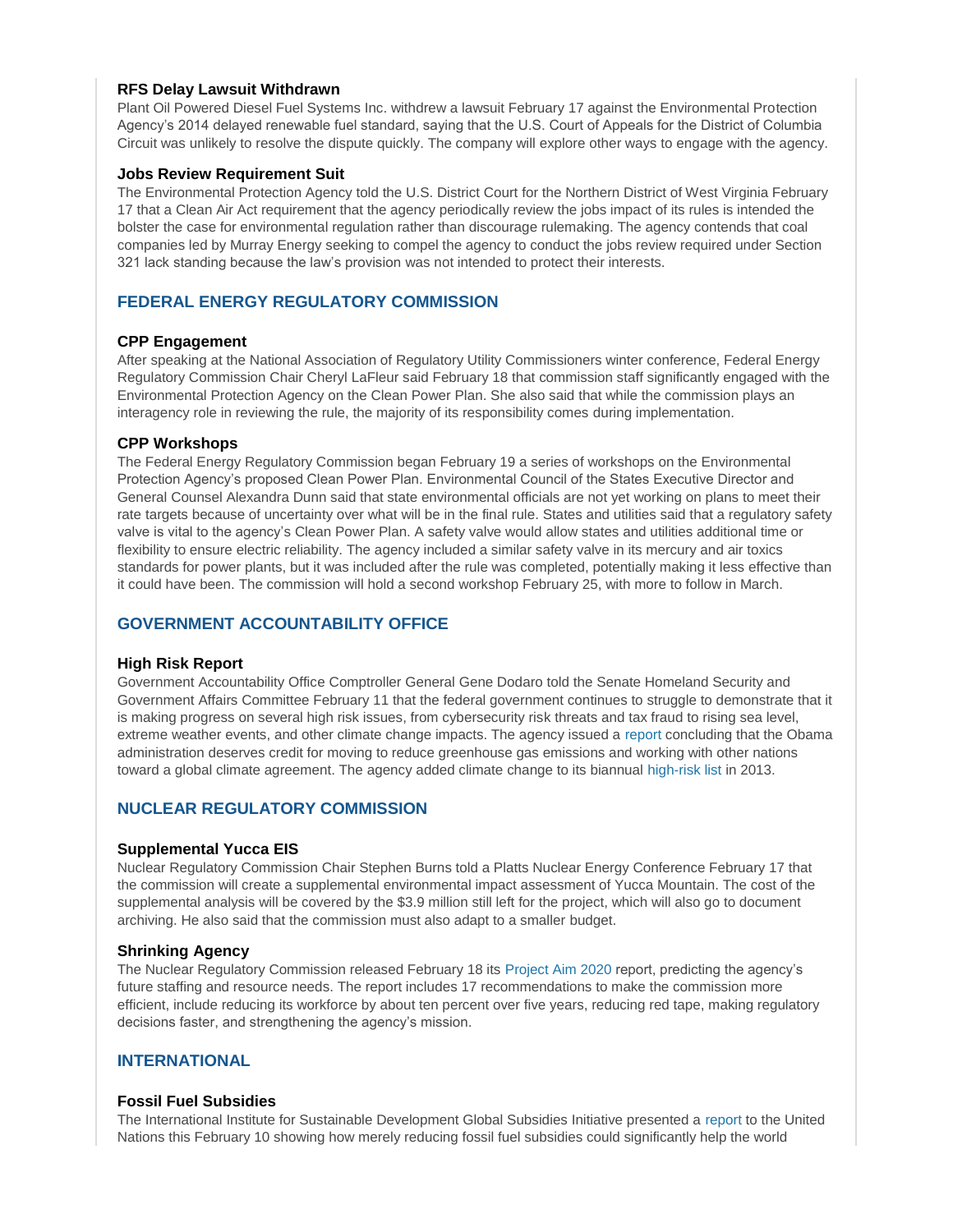reduce CO2 emissions. Governments across the globe subsidize fossil fuels by about \$543 billion a year; eliminating those subsidies could lead to global emissions reductions of between 6-13 percent by 2050, in part by making renewable energy more cost effective.

# **Global RE Cost Efficiency Up**

The International Renewable Energy Agency released a report February 11 finding that technological advances in electric vehicles and solar panels are making renewable energy sources more economically viable and increasing the likelihood of doubling the world's use of renewable energy sources by 2030. At the same time, the report found that current renewable energy policies in many of the world's key energy markets would increase the global share of renewable energies by only thee percent leading up to 2030, and stronger policies are needed.

# **Geneva Climate Negotiations**

After the 2014 Conference of Parties to the United Nations Framework Convention on Climate Change failed to agree to language forming the basis for a global climate accord later this year in Paris, 2015's first round of climate negotiations concluded February 13 with a formal agreement on [draft negotiating text](http://unfccc.int/files/bodies/awg/application/pdf/negotiating_text_12022015@2200.pdf) that, at 86 pages long, is four or five times the expected length of the final Paris pact. 180 countries sent representatives to the February 8-13 talks in Geneva. Significant work remains to turn the large and unwieldy text into an edited and streamlined formal accord to address climate change. Delegates spent the second half of the week discussing ways to increase climate action from parties before 2020, when the Paris agreement takes effect, and discussing technical issues related to compliance, finance, and strategies for shortening the language at the next round of talks in June. The next step will be more most countries to submit their Intended Nationally Determined Contributions, with the March 31 deadline looming. The draft text must be completed no later than May 30 to allow for the obligatory six-month period for translating and distributing the document before the November 30 start of the Paris climate summit.

# **EU Biofuel Votes**

EPure, other biofuel industry groups, and COPA-COGECA sent [a letter](http://www.europarl.europa.eu/meetdocs/2014_2019/documents/envi/pr/1044/1044004/1044004en.pdf) February 17 to members of the European Parliament calling on them to reject draft Indirect Land-Use Criteria. The European Commission proposed controversial measures three years ago to cap the amount of crop-based biofuels and employ land-use criteria to gauge their greenhouse gas impact. The European Parliament's Committee for Environment will debate February 24 a six percent cap on crop-based biofuel contribution to the European Union's ten percent renewable energy transportation sector 2020 target. The bloc's biofuel industry believes the target to be too low. The European Parliament General Assembly is likely to vote on the measure in May.

# **STATES**

# **NY Smart Metering**

Con Edison announced this month that it will spend \$1.5 billion over eight years to make its electric and gas meters smarter. The advanced metering initiative would replace about 4.7 million meters and could serve as a platform for many of New York's renewable energy plans.

# **FL Plant Closures**

Gulf Power announced February 6 that it will close two more 50-year old coal-fired generating units in Florida rather than make the investment required to comply with Environmental Protection Agency Mercury and Air Toxics Standards. The utility will close the units by March 31.

# **CA Climate, Efficiency Legislation**

California Senate Democrats introduced February 10 a four-bill package (S.B. 32, 350, 185, and 189) to carry out Governor Jerry Brown's (D) proposal to enhance state climate policy goals by increasing renewable energy and energy efficiency use by 50 percent and reducing petroleum use by 50 percent. The state is on its way to meeting its goal of deriving a third of its electricity from renewable resources and reducing greenhouse gas emissions to 1990 levels by 2020.

# **MT Plant Closure**

PLL Montana announced February 10 that it will permanently close in August its J.E. Corette coal-fired power plant in Billings in part because the cost of complying with the Environmental Protection Agency's 2011 Mercury and Air Toxics Standard is too high.

# **NV Efficient Construction**

Schneider Electric announced February 10 that it will focus on energy efficiency as it constructs a \$375 million Las Vegas Arena, an indoor sports venue scheduled to open in Nevada next spring.

**FL Solar**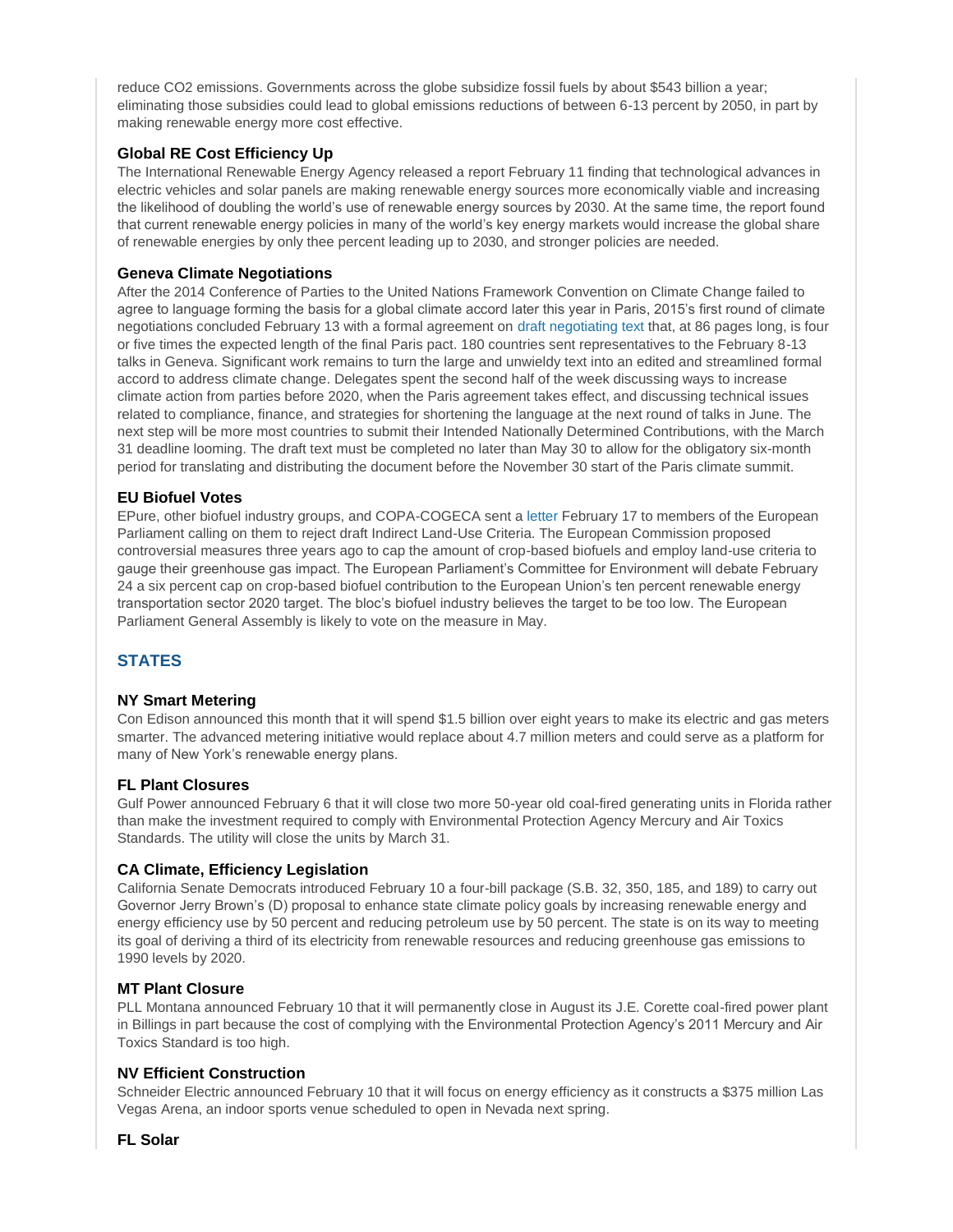Conservatives for Energy Freedom started February 10 a series of town hall meetings on solar power and energy choice as it seeks to find support for a ballot initiative that libertarians, environmentalists, and retailers support. Duke customers in Florida are paying \$3.2 billion for two nuclear projects that will never produce a kilowatt of power, and the group questioned why Duke and other Florida utilities say that solar power does not work well in the state.

# **MS CCS**

Mississippi Power Company will ask the state Supreme Court to reconsider its February 12 ruling that the Public Service Commission did not have the authority to approve rate increases for the company's Kemper County power plant. The company expects the plant, which is implementing carbon capture systems, to become fully operational this year, making it the first coal fired power plant to demonstrate CCS viability.

# **LA Critical of CPP**

During a February 13 meeting of the Louisiana House Natural Resources and Environment Committee, Representative Raymond Garofalo (R) criticized the Environmental Protection Agency's proposed Clean Power Plan, saying that its goals were unattainable and would increase the price of electricity. Representatives for the Louisiana Department of Environmental Quality and American Electric Power outlined their concerns over the agency's time line and goals, and a Sierra Club representative spoke on behalf of local environmental groups in support of the plan.

# **IN Solar Legislation**

The Indiana House Utilities, Energy, and Telecommunications Committee passed February 18 legislation (H.B. 1320) reducing the amount of money utilities have to pay solar-powered homeowners for their excess power.

# **SUSTAINABILITY**

# **\$100 Billion for Green Projects**

Citigroup Inc. Chief Executive Officer Michael Corbat announced February 18 that the company will lend, invest, and facilitate deals worth \$100 billion by 2025 to support projects that will fight climate change and protect the environment. The effort, intended to support renewable power, energy efficiency, and sustainable transportation, builds on an 2007 goal to arrange \$50 billion in deals. The company met that goal in 2013 three years ahead of schedule. The target puts Citigroup ahead of other financial companies, including Bank of America, which announced in 2012 it would support \$40 billion for low-carbon initiatives, and Goldman Sachs Group, which announced a \$40 billion program the same year.

# **MISCELLANEOUS**

#### **Natural Gas Emissions**

Environmental Science and Technology published a [study](http://pubs.acs.org/doi/abs/10.1021/es5052809) February 10 finding that less than one percent of methane from natural gas gathering and processing facilities leaks, but 30 percent of gathering facilities account for 80 percent of total related emissions. The Interstate Natural Gas Association of America said the same day that pipeline maintenance efforts have reduced the number of pipeline leaks by 94 percent in the past 30 years, preventing emissions of 122 MMT CO2e.

#### **Apple's Solar Commitment**

Apple Inc. announced February 10 that it would spend \$848 million over 25 years to buy 130 MW of electricity from a 280 MW First Solar Inc. plant, the solar industry's largest-ever corporate power purchase agreement. The contract could be the first in a rush to negotiated and sign agreements as the investment tax credit expiration looms. Industry experts predict that 14 GW of utility scale solar projects will come online in 2015 and 2016, compared with 1 GW in 2017.

#### **PTC/ITC Permanency Unlikely**

The Beacon Policy Center published a report February 11 finding that permanently extending the production tax credit and solar investment tax credit is unlikely. At the same time, the report predicted that an extension would eventually get through Congress, but that it would hinge on the tax reform debate.

#### **Vestas Dividends**

Vestas Wind Systems proposed February 11 its first dividend payment in twelve years after beating fourth-quarter profit forecasts, though its shares fell on conservative targets for 2015. The company proposed a 3.9 Danish crowns per share dividend, about 29.5 percent of 2014 net profits, just below the 4 crowns analysts predicted.